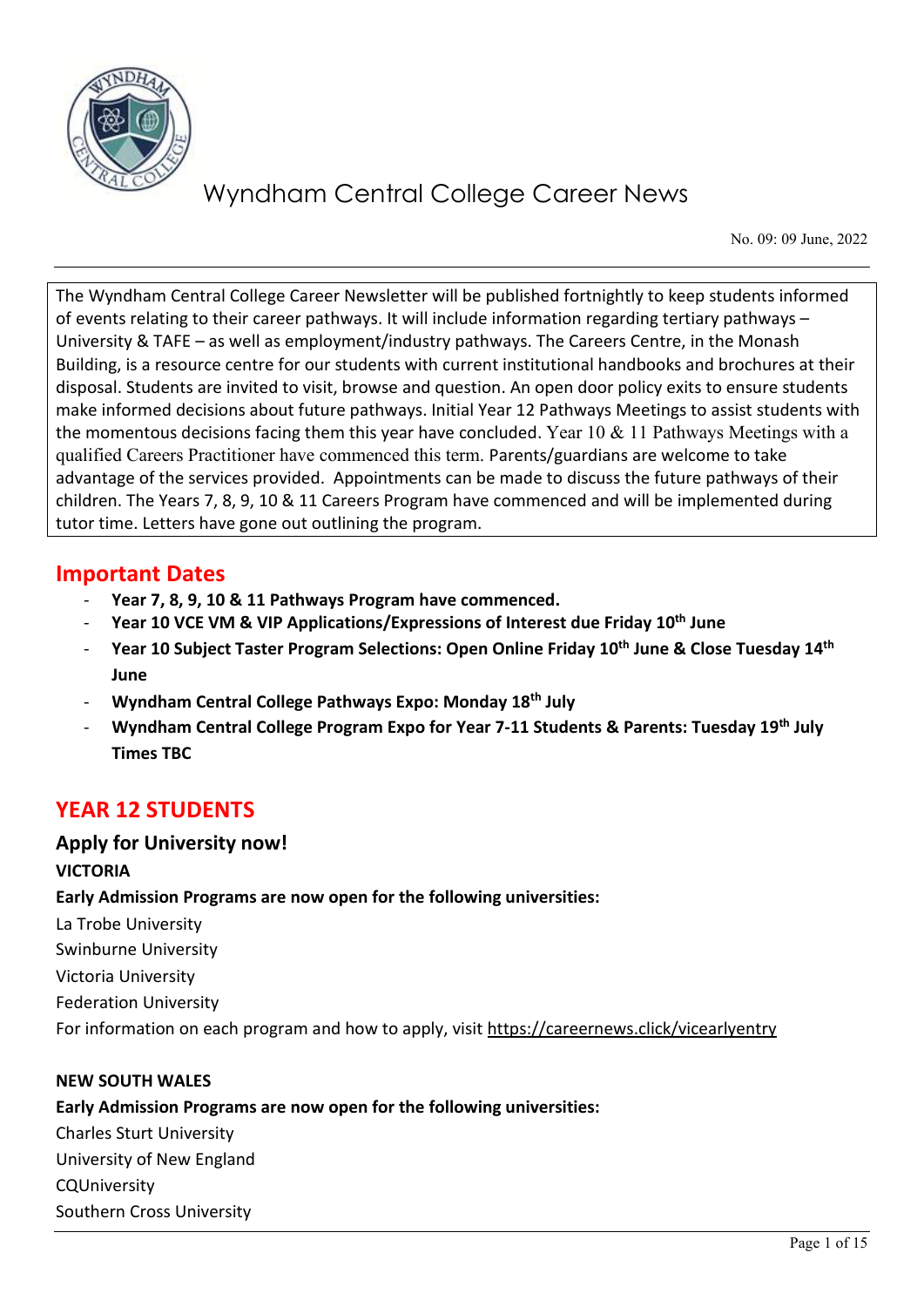

No. 09: 09 June, 2022

For information on each program and how to apply, visit https://careernews.click/nswactearlyentry

### **Medicine & Dentistry**

By now, Year 12 students applying for medicine and/or dentistry courses that require the UCAT should have completed the registration and booked a test date.

For information on the application process and key dates for Victorian, NSW and ACT courses, please download resources via<https://careernews.click/courseguides>

## **Australian Defence Force**

### **Australian Defence Force Academy**

Students planning to apply for ADFA are encouraged to book their aptitude test as soon as possible, <https://careernews.click/adfa>

### **Gap Year Program**

Applications are open for the Gap Year program. There are many exciting roles on offer, <https://careernews.click/adfgap>

## **CASPer Test**

### **Initial Teacher Education**

Students planning to apply for initial teacher education courses in Victoria for the 2023 intake are required to sit the CASPer test.

### **Nursing**

Students planning to apply for undergraduate nursing at Victoria University for the 2023 intake are required to sit the CASPer test. For information and to book the test, visit<https://careernews.click/casper>

## **Employment** *Opportunities*

### **PwC Higher Apprenticeship Program:**

You will build your business and tech skills while learning on the job and getting paid. Applications open 7 July

<https://careernews.click/techtraineeship>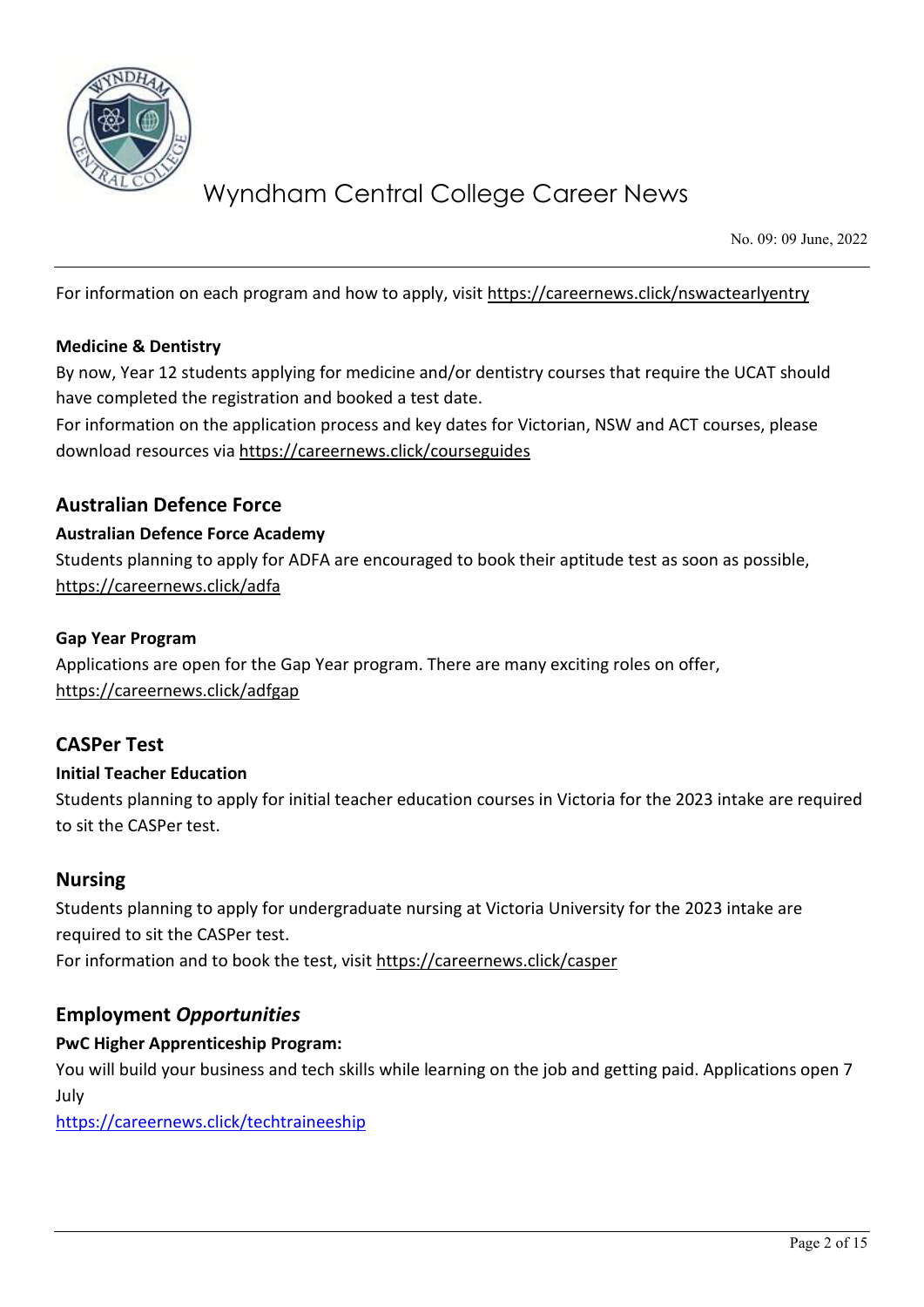

No. 09: 09 June, 2022

# **Microsoft Traineeship Program**

You will be employed by MEGT and placed with an employer within the Microsoft Australia network. Expressions of interest are now open <https://careernews.click/5ec979>

# **Ag Career Start**

This is gap year program on a farm. You will live in a regional location, earn a nationally recognised qualification, and build life-long industry connections. Applications will be open between 12 July – 18 October 2022 <https://agcareerstart.com.au/>

# **Law Admissions Test (LAT)**

Students planning to apply for undergraduate law courses at the University of New South Wales (UNSW) will need to sit the LAT. Registrations for the test close Friday 12 August <https://careernews.click/unswlat>

## **Scholarship Programs**

### **University of Technology Sydney Co-op Scholarship Program**

This amazing program is now open for the Bachelor of Accounting and Bachelor of Information Technology for the 2023 intake

[www.scholarships.unsw.edu.au](http://www.scholarships.unsw.edu.au/) 

### **UNSW Co-op Program**

The UNSW Co-op Scholarship program is now open for high achieving students who plan to study in 2023 at UNSW.

The scholarships are worth almost \$20,000 per year [www.coop.unsw.edu.au](http://www.coop.unsw.edu.au/)

## **Events**

**UNSW: Year 12 Degrees and Scholarships Information Evenings**  Virtual information evenings for prospective students will be run on 21 and 23 June, <https://careernews.click/94a197>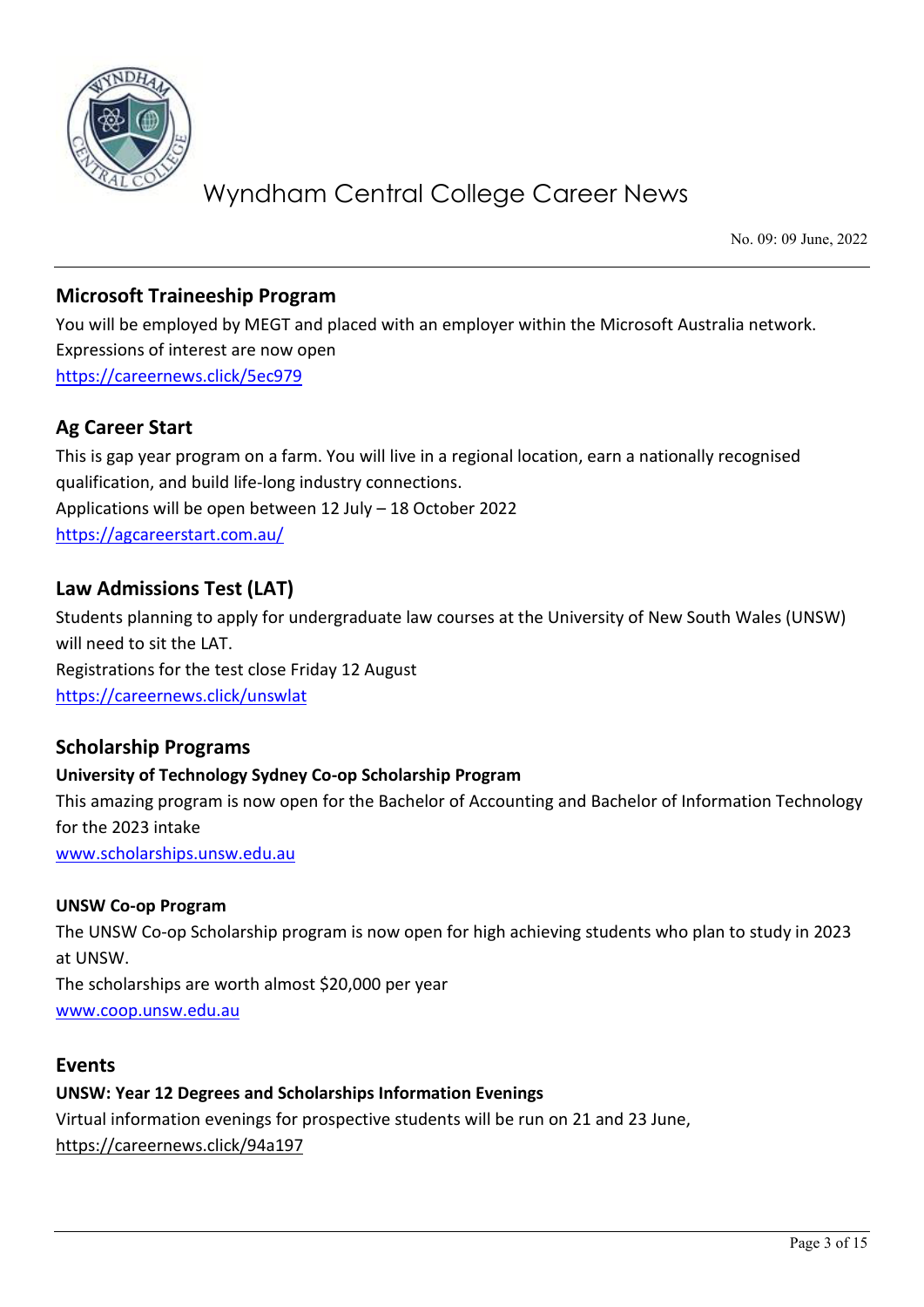

No. 09: 09 June, 2022

## **Richmond Institute of Sports Leadership**

Richmond Institute has campuses at Melbourne, Albury-Wodonga and Mildura and offer courses in sports development, allied health assistance and community services.

The Institute is running information sessions for their Dual Diploma of Sports Development and Leadership and Management program during June:

- 14 Mildura Sporting Precinct
- 20 Atura Albury
- 27 Richmond Football Club
- 28 Richmond Football Club
- 28 All campuses (online)

Register[: https://tinyurl.com/y3z54f27](https://tinyurl.com/y3z54f27) 

# **YEAR 11 & 12 STUDENTS**

### **Monash University**

**Business Explorer Program**: Year 11 and 12 students are invited to the Monash Business Explorer taster session to learn more about the study areas and careers available across business on Wednesday 29 June <https://careernews.click/aa84a0>

# **YEAR 11 STUDENTS**

## **2022 National Youth Science Forum (NYSF)**

In Year 11? Love STEM? Want to engage in a life changing experience?

You should consider applying for the NYSF.

This is a two-week on-site and digital program where students are immersed in hands-on science activities, lab experiments, field trips and meet researchers who are leaders in their field. In-person STEM visit days and events will be held over a week of the program at major city hubs across the country, enabling students to meet each other and network with like-minded peers.

A continuous program of digital events will run alongside the in-person events meaning the program is accessible to all. The program will be held during January 2023. Early bird applications close Sunday 24 July [www.nysf.edu.au](http://www.nysf.edu.au/) 

# **ALL STUDENTS**

### **Focus on Open Days**

If you are considering studying at TAFE or university after school, it is crucial that you attend Open Days.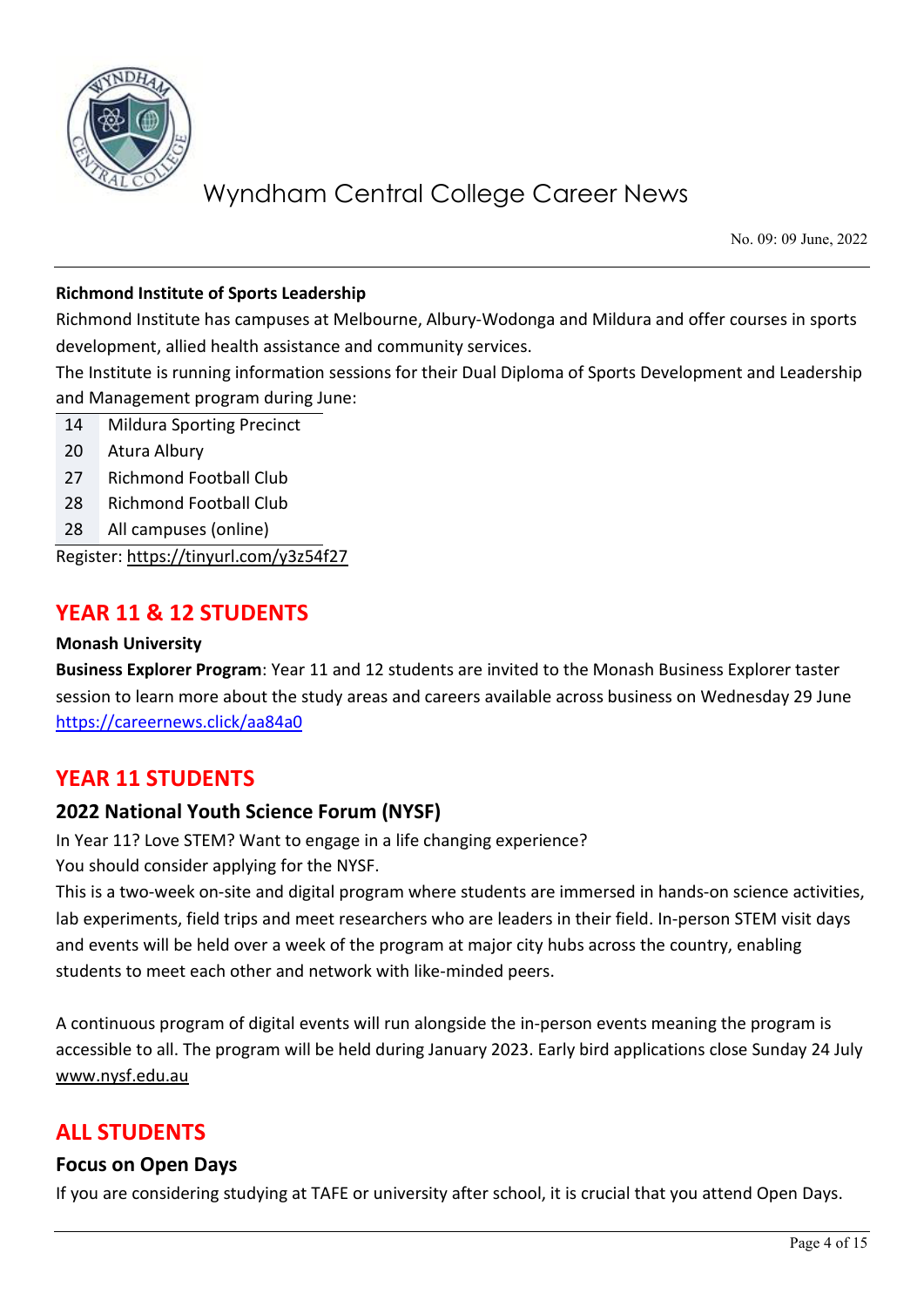

No. 09: 09 June, 2022

Throughout the year, vocational and tertiary institutions open their doors to the public and showcase their courses, accommodation, scholarships, pathway courses, student services and their 'point of difference'.

### **At an Open Day, you will be able to:**

- Get a feel for the culture of the campus
- Learn about courses and career options
- Undertake campus and accommodation tours led by current students
- Speak directly to student ambassadors and lecturers about the courses or careers you are interested in
- Compare the course area you are interested in at different institutions
- Learn about sports and societies you can join and be active in
- Get course counselling and guidance
- Attend information sessions and workshops
- Watch live demonstrations
- Listen to bands, eat lots of food, participate in activities and have fun!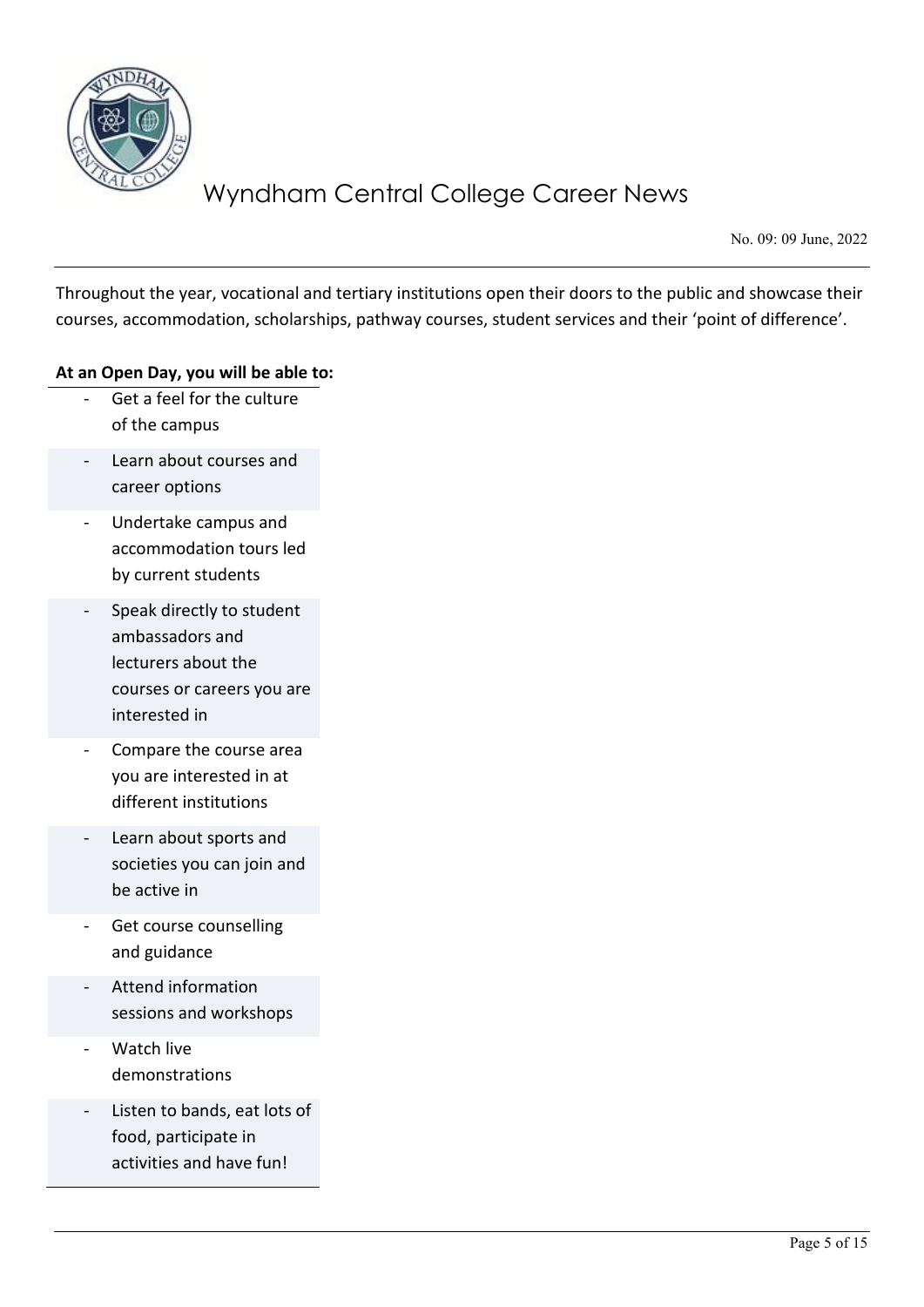

No. 09: 09 June, 2022

Don't just pick a course at an institution without visiting the campus – you potentially will be spending several years studying there and spending tens of thousands of dollars on your course and accommodation. It's worth making the effort.

### **Open Day Guide**

My Career Match has developed a fantastic guide to assist you to get the most out of open days and Career Expos.

You can access the article at this link: https://bit.ly/2JgflLb

### **Open Day Dates**

For a list of open day dates for Victoria, Tasmania, NSW and Canberra, visit<https://tinyurl.com/brwrjjkv>

### **Suggested Questions**

Now is the perfect time to identify institutions you would like to visit, found out their open day dates and download their open day programs.

Once you have the programs, make a list of the information sessions you would like to attend or create an online planner.

If you have time, try and attend information sessions on topics like pathways, scholarships, accommodation and overseas exchange programs.

If you are unsure what to ask on the day, Victoria University has developed some questions you can ask:

- Are there any prerequisite subjects I need to study for this course?
- What study scores/ATAR do I need to achieve to get into this course?
- Do I need to attend an audition, have an interview or present a folio as part of the selection process?
- Are there any other ways into this course other than through a VTAC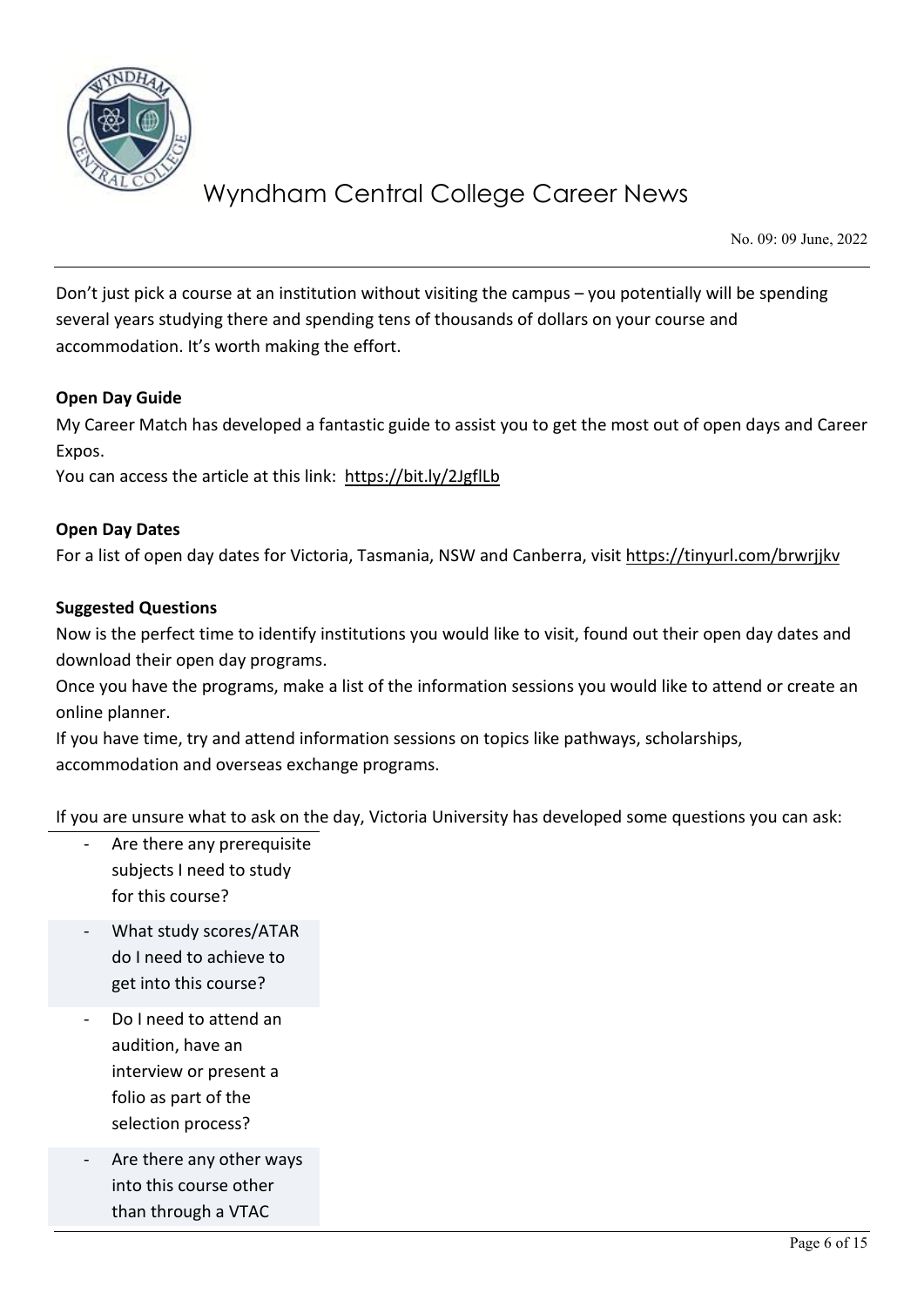

No. 09: 09 June, 2022

application?

- If I can't get into this course, is there a similar course at this institution I can apply for?
- Can I study majors and/or minors in this course?
- How many hours per week are spent in class and can I study part time?
- Can I defer the course?
- What kind of jobs do graduates of this course generally get?
- Are there any scholarships available?

They have also developed a guide for parents. You can view the questions via<https://bit.ly/2XTCC9y>

# **ALL STUDENTS**

### **Dental Science**

Are you interested in health and science? Have you thought about dentistry but not sure you want to study to become a surgeon? You may be interested in exploring the following occupations:

### **Dental Nurse/Assistant**

Assists dental team, supports patient, sterilisation of equipment, prepares dental materials, maintains client records etc.

### **Dental Hygienist**

Educates patients about prevention of disease, treats oral diseases, and provides dental treatments.

### **Dental Therapist**

Examines and treats diseases of the teeth in children and adolescents under the supervision of dentists.

### **Dental Technician**

Designs and constructs dentures, crowns, impression trays, oral splints etc.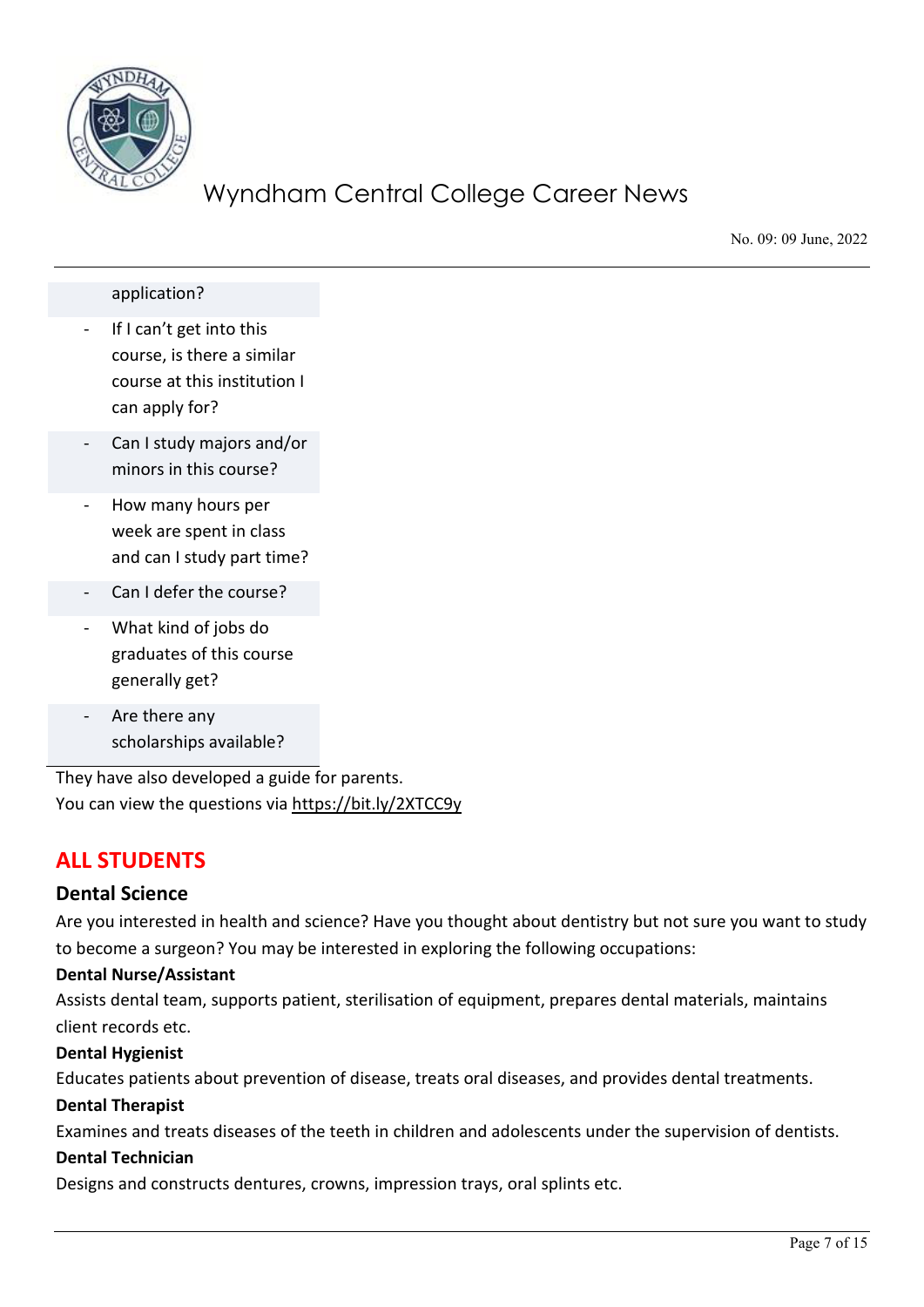

No. 09: 09 June, 2022

For information on these career areas, go to the Australian Dental Association- www.ada.org.au

Download a course guide on oral health courses[, https://tinyurl.com/47j2vfs2](https://tinyurl.com/47j2vfs2) 

## **The Good Universities Guide**

The Good Universities Guide connects 400 job descriptions from The Good Careers Guide with every accredited course in Australia. Select a field of work and start exploring [www.gooduniversitiesguide.com.au](http://www.gooduniversitiesguide.com.au/)

# **Brilliant Maths Careers Website**

#MathsTrainsBrains is a website full of resources, career ideas and information, and information for students and parents/guardians <https://tinyurl.com/bdhhcarj>

## **Interested in Psychology?**

Would you like to become a psychologist? You will need to start your education by studying a 3-year bachelor's degree or a 4-year integrated bachelor's and honours program with an Australian Psychology Accreditation Council (APAC) approved major in psychology <https://psychologycouncil.org.au/>

### **Cool facts about psychology**

It takes at least 6-years to become a generalist psychologist and another 2 – 4 years to become a specialist. You can study a psychology major within a degree that is focused on your interests – such as health, humanities, science, business etc.

In some degrees you can study a second specialisation. Examples of study areas include: criminology, disability studies, marketing, neuroscience, health promotion, nutrition etc.

There is maths in psychology degrees such as statistics and correlation! It's highly advisable to study senior level maths at school.

If you don't want to become a psychologist, you can complete an undergraduate degree with a psychology major and then complete graduate studies in an area that's focussed on human behaviour such as: social work career development/counselling marketing human resource management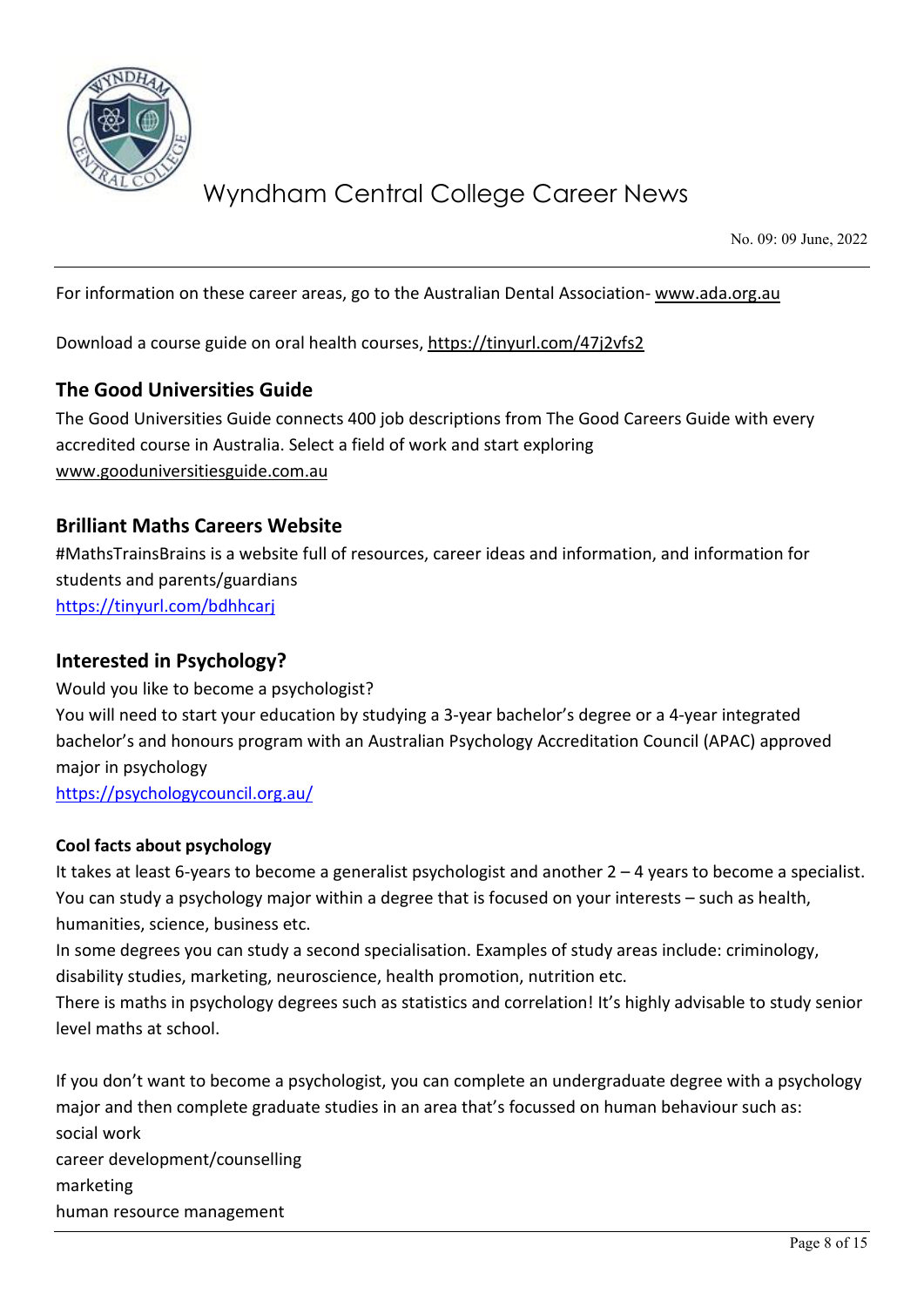

No. 09: 09 June, 2022

criminology

### **Specialist psychology fields**

Once you complete your 6-years of study and training and have registered as a generalist psychologist, you can pursue training in a specialist field. The following are example specialist areas:

- Forensic psychology
- Counselling psychology
- Clinical psychology
- Clinical neuropsychology
- Health psychology
- Educational and developmental psychology
- Organisational psychology
- Sport and exercise psychology
- Community psychology

### **Careers in Psychology**

Deakin University has developed an excellent website showcasing different careers in Psychology, <https://psychologycareers.org.au/>

### **Research Psychology Courses**

[www.courseseeker.edu.au](http://www.courseseeker.edu.au/) 

### **Careers with STEM**

### **Careers in Maths and Data e-Magazine**

Careers with STEM have released their amazing Careers in Maths and Data e-magazine. Find your dream job by combining your talent for numbers with your passion for literally anything – health, security, sustainability, education and much more <https://tinyurl.com/yhch7hp2>

**Free Job Kits**

The Careers with STEM Job Kits are free downloadable 8-page e-mags which offer a complete introduction to individual STEM careers. Discover what a specific STEM job is all about, meet real people working in that job and find out what you can do right now to set your career on the right path. Occupations covered are: Process Engineer Information Security Analyst Future Energy Specialist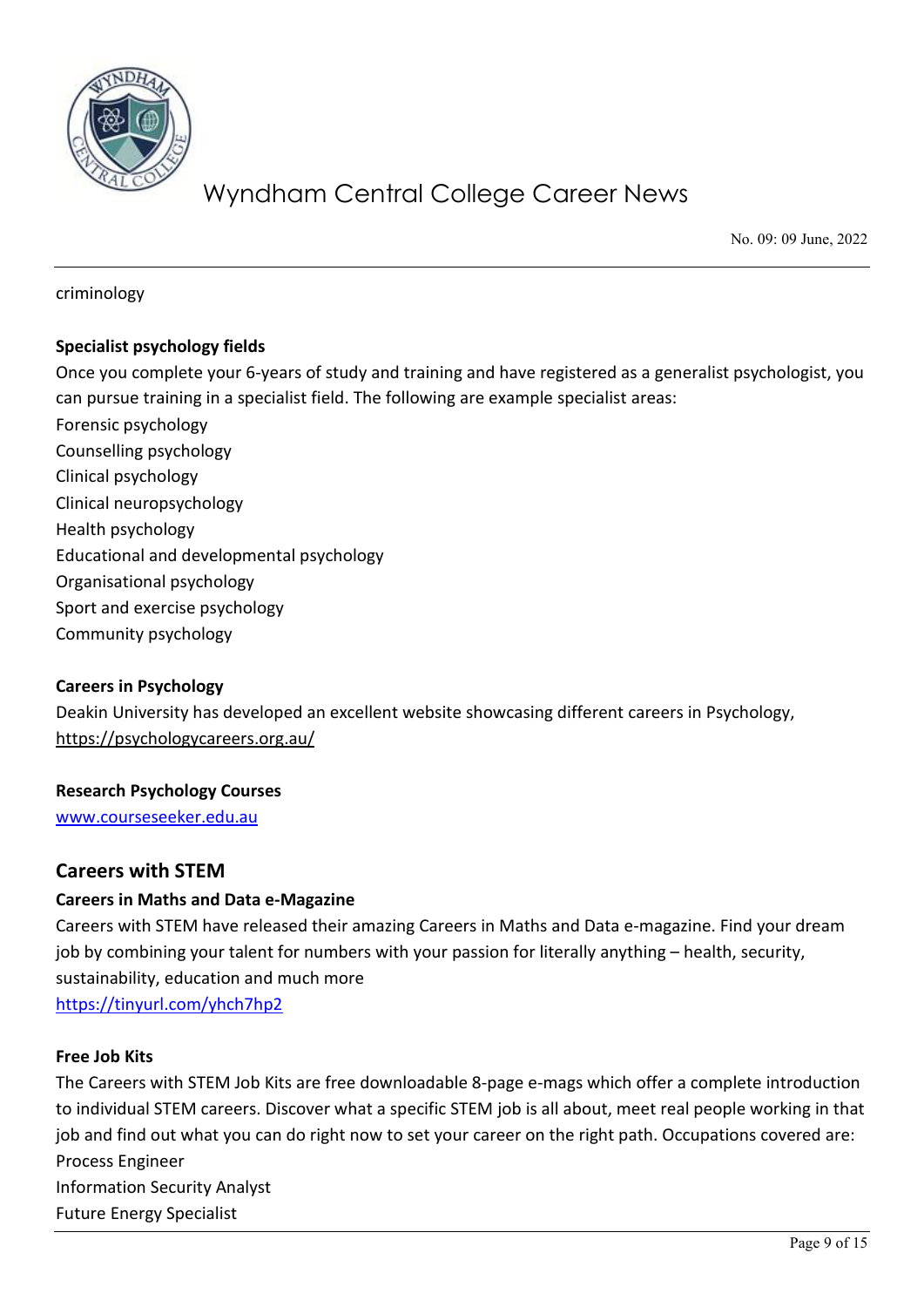

No. 09: 09 June, 2022

Construction Project Design Design Engineer Robotics + Automation Engineer Future Cities Shaper Future Scientist Space & Defence Specialist Data Scientist Machine Learning Engineer Software Engineer Architect Earth and Environmental Scientists Game Designer & Developer Medical Physicist

Access the kits via <https://bit.ly/3oM5uiO>

## **Dates for Your dDary**

### **Monash University**

### **Course Information Sessions**

Monash is running on-campus course information sessions between July – August. Register early as sessions may book out.

### **July**

- 4 Business
- 7 Engineering
- 19 Information Technology

#### **August**

- 9 Law
- 11 Media Communication

### **Information Evenings**

- 18 Criminology
- 25 Global Studies

The University is hosting the following information seminars for prospective students:

**June**

9 Information evening -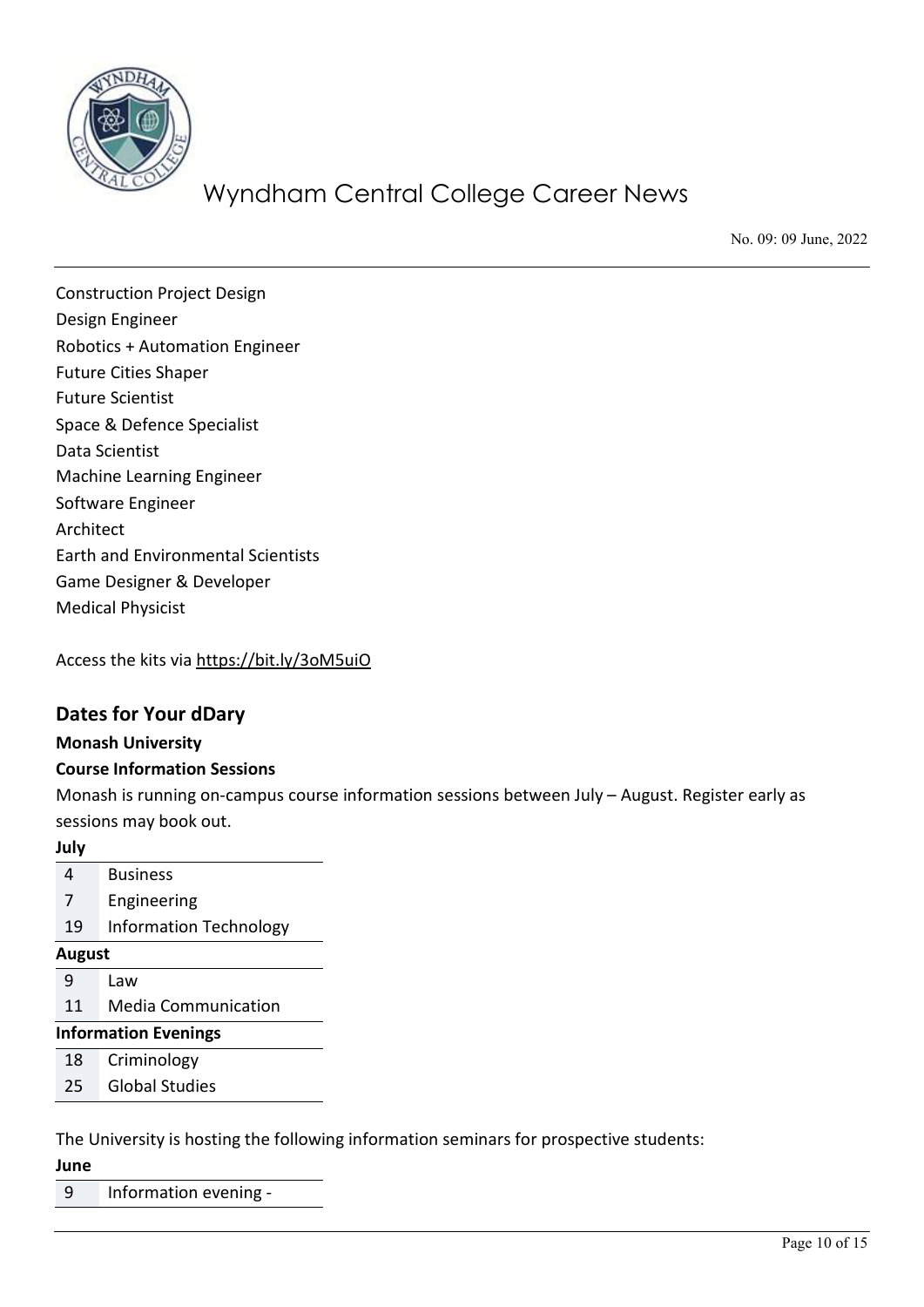

No. 09: 09 June, 2022

|      | Traralgon                                                                                      |
|------|------------------------------------------------------------------------------------------------|
| 23   | Information evening -                                                                          |
|      | Albury                                                                                         |
| July |                                                                                                |
| 12   | Information evening -                                                                          |
|      | <b>STEM</b>                                                                                    |
| 19   | Information evening -                                                                          |
|      | Health                                                                                         |
|      | To register your place for the course information sessions and the information evenings, visit |

[www.monash.edu/discover/events](http://www.monash.edu/discover/events)

### **Campus Tours**

4 – 7 July: book in for a campus tour at the Clayton, Caulfield or Peninsula campus during the Term break and visit faculties such as Education, Engineering, IT, Law, and Science [www.monash.edu/campus-tours](http://www.monash.edu/campus-tours) 

### **Music Careers Expo**

The Push's Music Careers Expo is a one-day event that aims to provide young people with insights and information on how to get a start in the Australian music industry. The event will be held at Melbourne on 29 June

[www.thepush.com.au/mce](http://www.thepush.com.au/mce) 

### **CQUni, Online Chat Session**

Are you starting to think beyond high school? CQU's Online Chat Session is the perfect opportunity for students to chat live and receive real-time answers from CQU staff about courses, eligibility, alternative pathways, and more.

Get answers to your questions on Thursday 28 July <https://tinyurl.com/3krr27yb>

### **Victoria University**

Students interested in learning about courses and facilities at Victoria University can register to participate in a guided campus tour during the term break. Students can register to tour one campus or multiple campuses

<https://study.vu.edu.au/campus-tours>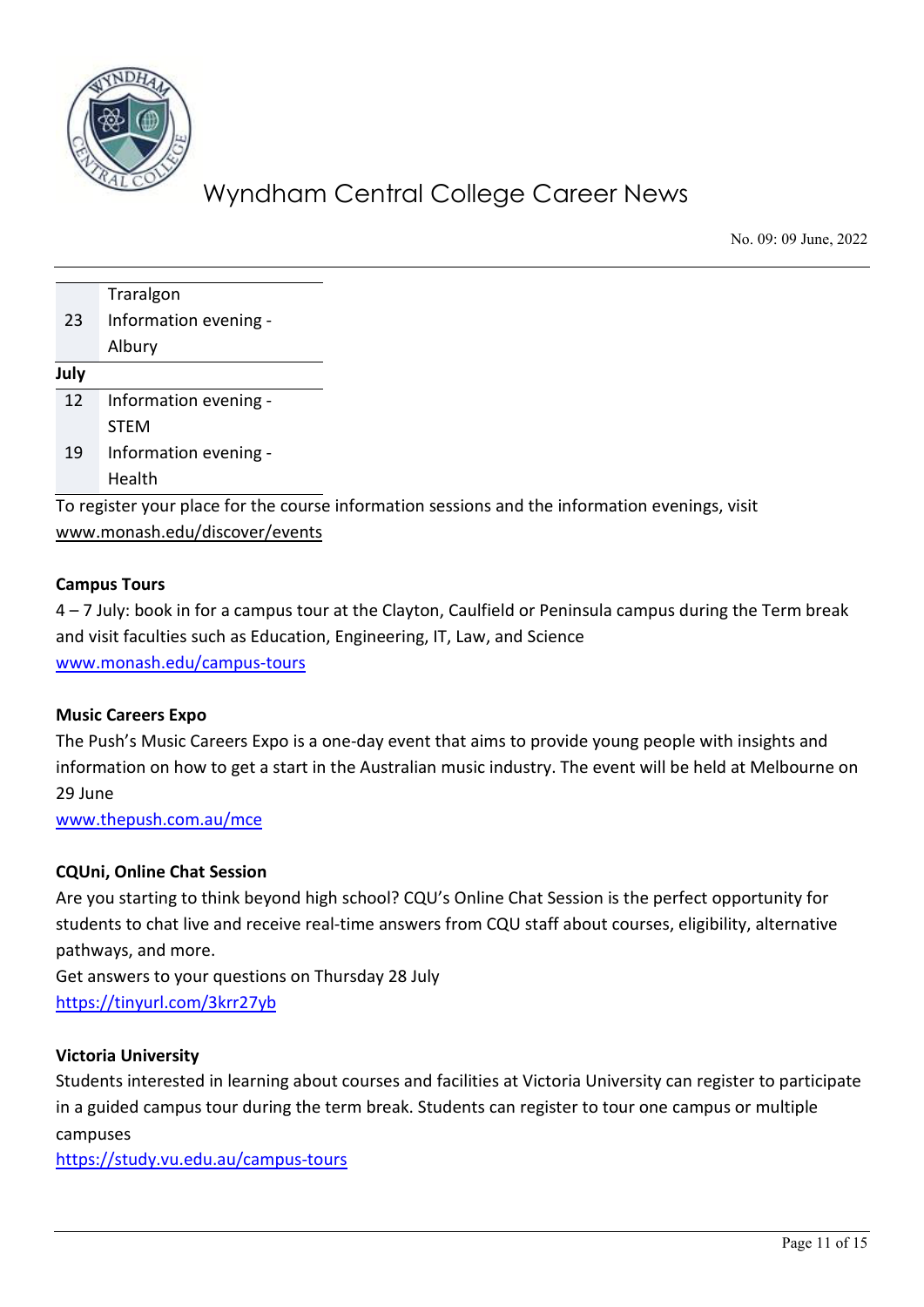

No. 09: 09 June, 2022

## **Endeavour College of Natural Health**

Endeavour College offer courses in natural health. Prospective students and their families are invited to attend an Open Day running on Saturday 18 June at their Melbourne campus. <https://careernews.click/endeavour>

### **RMIT University**

### **Discover What's Next**

RMIT is running the following webinars about their courses for prospective students and their families:

#### **June**

- 21 Health Science
- 23 Biomedical Science

#### **July**

- 12 Science
- 14 Engineering
- 19 Information Technology

For information and to register your place, visit [www.rmit.edu.au/events/discover-whats-next](http://www.rmit.edu.au/events/discover-whats-next) 

### **Federation University**

Federation University is running the following virtual 'Ask Me Anything' sessions for prospective students in **June:**

- 8 Career in public health
- 15 Careers in IT
- 22 Your career in accounting

The following sessions are being run in July for students planning to apply for arts and performing arts courses:

7 Visual arts portfolio workshop 20 Performing arts, online

QnA

For information, visit https://events.federation.edu.au/

### **The University of Melbourne**

**Meet Melbourne**: The University is hosting information seminars for prospective students at the following locations in June and July: Echuca, Seymour, Shepparton, Mildura, Wagga Wagga, Albury, Ballarat, and Geelong.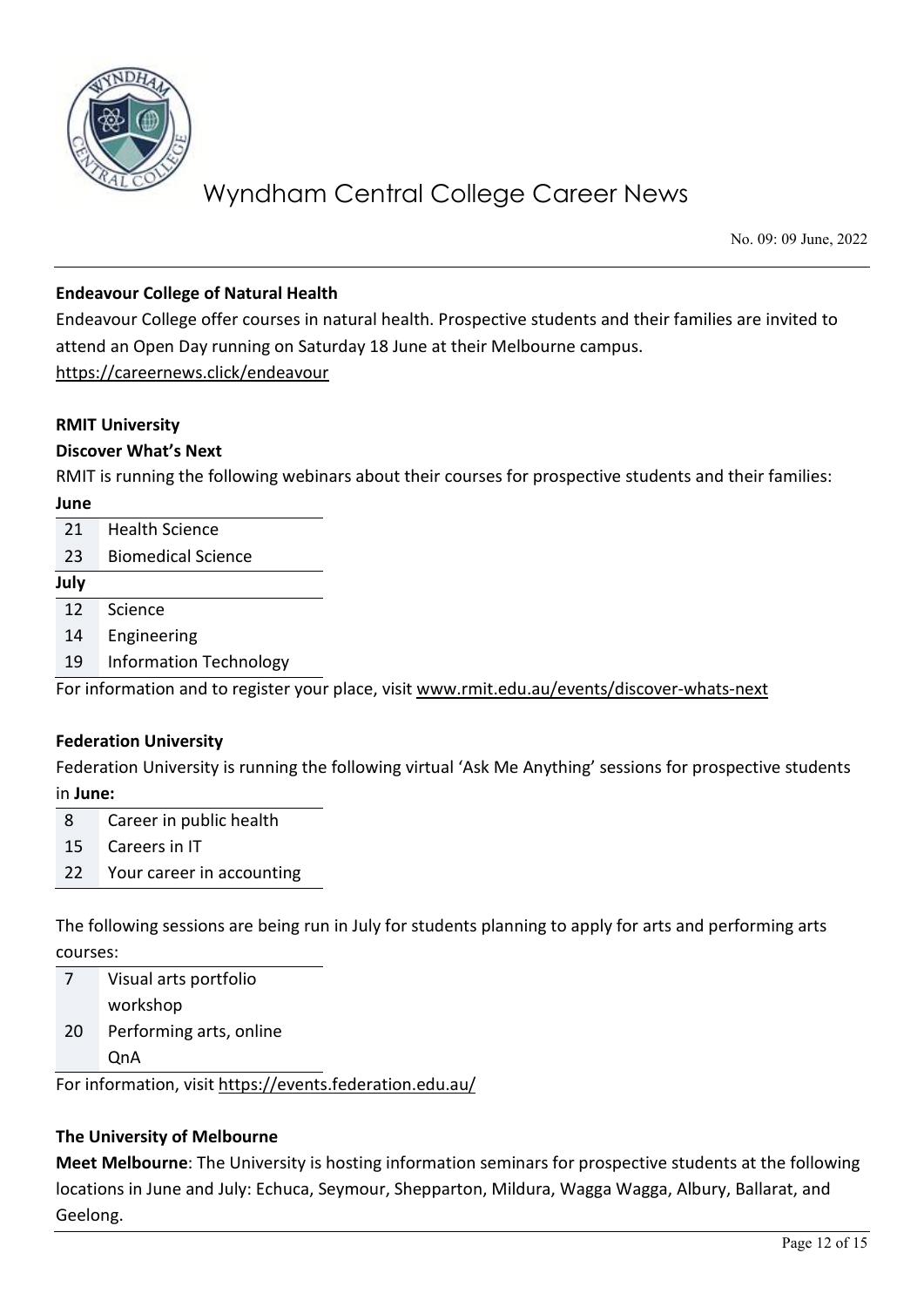

No. 09: 09 June, 2022

For information and to RSVP, visit <https://careernews.click/meetmelb>

### **Australian Catholic University (ACU)**

Discover ACU: ACU is hosting on campus interactive days for prospective students. You will be able to participate in interactive sessions tailored to your interests and speak to course advisers. Melbourne campus – Tuesday 28 June Ballarat campus – Thursday 30 June Canberra campus – Wednesday 13 July

Information: [www.acu.edu.au/discover-acu](http://www.acu.edu.au/discover-acu)

#### **Victoria Police**

Learn about careers in the Victoria Police at an information session. Sessions are running in June at Horsham and Box Hill. An online session is being run on 23 June <https://careernews.click/police>

### **Australian Defence Force**

The following virtual information sessions are running in **June**

[www.defencejobs.gov.au/events](http://www.defencejobs.gov.au/events)

- 14 Defence careers
- 15 Officer careers
- 20 Engineering careers
- 21 Navy careers
- 22 Air Force careers
- 23 Army Officer

### **La Trobe University**

Bendigo campus Talk & Tours are running again from 27–30 June! Students and parents can learn about courses of interest from expert academics, meet our student ambassadors, and tour the facilities and oncampus accommodation. Register now and see the full schedule

<https://careernews.click/phk>

### **The Victorian Indigenous Engineering Winter School**

This residential program for Year 10 - 12 Indigenous students will run in Melbourne between 3 – 9 July 2022.

Applications will close on Wednesday 8 June:<https://careernews.click/ee9762>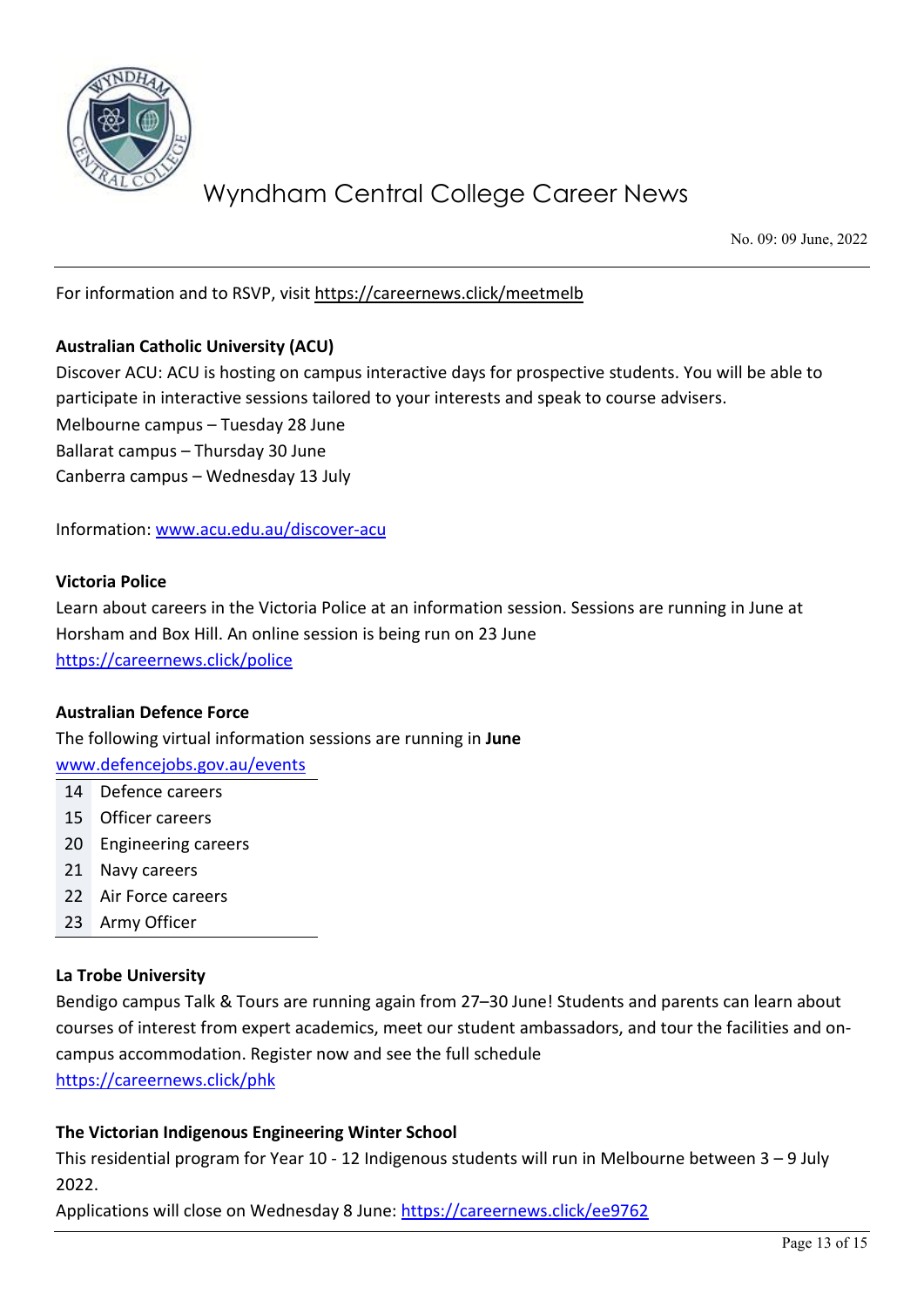

No. 09: 09 June, 2022

### **Interested in Health Promotion?**

**Deakin University** is the first Victorian university to be accredited with the International Union for Health Promotion and Education (IUHPE). The following Deakin courses/majors are now officially accredited with IUHPE:

- Bachelor of Public Health and Health Promotion
- Bachelor of Public Health and Health
- Promotion/Commerce
- Bachelor of Health Sciences Health Promotion major

This accreditation enables Deakin health promotion graduates to register with the IUHPE as a registered Health Promotion Practitioner, securing them global recognition.

Graduates from both the Bachelor of Public Health and Health Promotion and the combined degree with commerce may also be eligible to become members of the Public Health Association of Australia (PHAA) and obtain professional accreditation as a Health Promotion Practitioner with the Australian Health Promotion Association (AHPA) <https://tinyurl.com/24p67u3u>

### **Wildlife Conservation**

Passionate about wildlife conservation? You may like to explore the following courses as examples of what you can study at university:

**La Trobe University** Bachelor of Science (Wildlife and Conservation Biology) <http://bit.ly/242qe30>

**Deakin University** Bachelor of Environmental Science (Wildlife and Conservation Biology),<http://bit.ly/2dzOt9e>

## **For other vocational and higher education courses, search the Good Universities Guide, [www.gooduniversitiesguide.com.au](http://www.gooduniversitiesguide.com.au/)**

### **Interested in Veterinary Nursing?**

This is a fantastic occupation for those who are passionate about working with animals. Veterinary nurses assist veterinarians in all aspect of animal patient care, including surgical procedures, laboratory testing, medical treatment, and consultations.